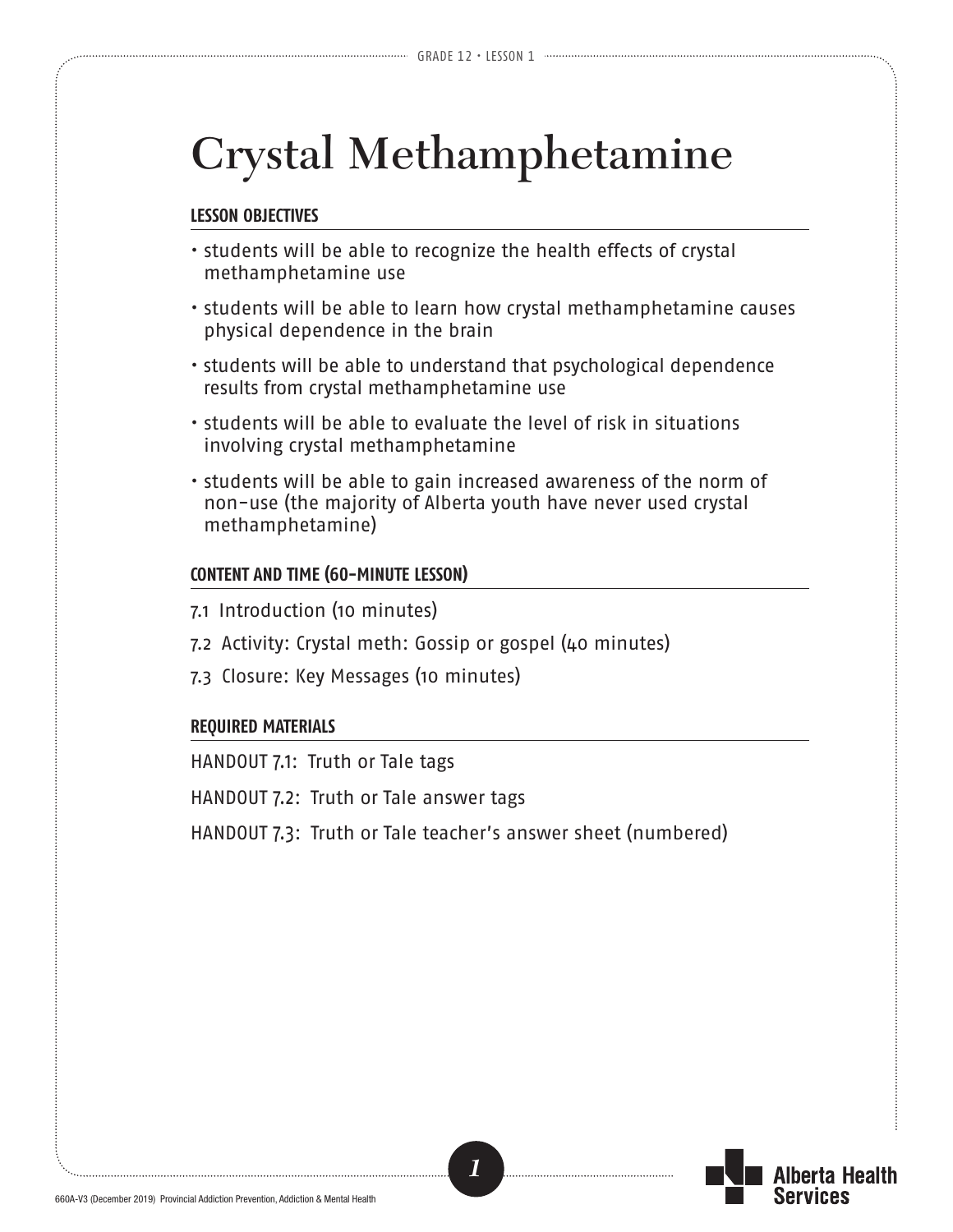### Background information for teachers

Crystal methamphetamine ("crystal meth") is a drug that is synthetically produced in labs. It is made from ingredients bought in local drug and hardware stores. Contrary to popular belief, crystal meth is not a new drug. It is the smokable form of methamphetamine ("meth"), a drug first produced in 1893. Meth is one of a group of drugs called amphetamines. Amphetamines are stimulant drugs, often called "speed." The word "speed" can be used to describe the desired effects of the drugs—feeling alert and energetic, and having little interest in food or sleep. Crystal meth is popular because it can be smoked to give the user a rapid high, and the effects last longer than those of other stimulants. Using crystal meth can produce the following desired effects:

- High energy, lack of fatigue, wakefulness, enhanced performance
- Feelings of joy, power, success, high self-esteem
- Increased sexual desire and interest

Crystal meth use can also cause acute problems, which may include the following:

- Delusional thinking; paranoid, violent behaviour
- Itching, welts on the skin
- Impulsive decision-making
- Nausea, vomiting, diarrhea
- Increased blood pressure, heart rate, and body temperature; risk of stroke
- Uncontrolled body movements
- Seizures (can be fatal)

There are two distinct ways that people use crystal meth: chronic periodic use and binging.

In the first, the user takes "hits," or puffs, of vapourized crystal meth from a pipe throughout the day, up to every half hour, and then stops in time to sleep at night.

People who binge use repeatedly several times a day for several days (usually three days or longer), and usually neither eat nor sleep for this time. The intensity of the euphoric effect decreases after the first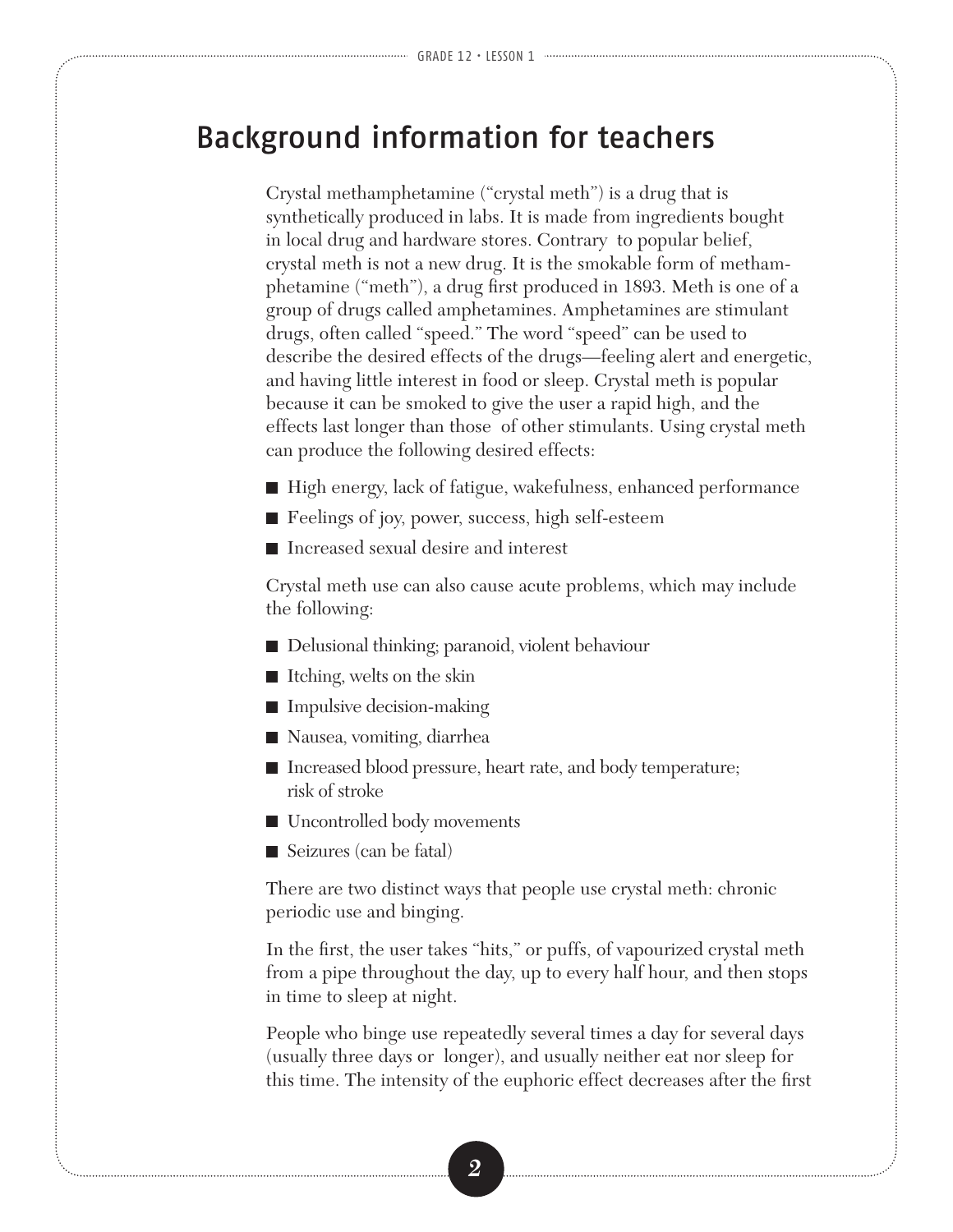use. By the second day, most people become increasingly agitated, have pseudohallucinations (visual images that are frightening but that the person knows to be unreal), and sometimes have true hallucinations. Eventually, the person either becomes exhausted or the drug supply runs out (Brands, Sproule, & Marshman, 1998).

After a binge, many people report "tweaking," a stage in which they feel uncomfortable, irritable and perhaps paranoid, and may become violent. This is at least partly due to the fact that they have not slept for days.

Those who abruptly stop after chronic use of high doses of methamphetamine will crash, that is, experience great fatigue and sleep for one to three days. This is part of withdrawal from the drug. They will awaken from this prolonged sleep feeling extremely hungry, and experiencing anxiety, cravings for the drug, extreme depression, and sometimes suicidal thoughts (Alberta Alcohol and Drug Abuse Commission [AADAC], 2003a). Those highly addicted may feel depressed and low in energy for up to six months (Wolkoff, 1997).

There is a high relapse rate with people who use crystal meth. While they are using the drug, the way their brain experiences pleasure is changing. When they stop using the drug, they may not feel ordinary pleasures in the same way that they used to. When compared to their memories of the euphoria induced by the drug, the temptation to use again can be very strong (AADAC, 2003c).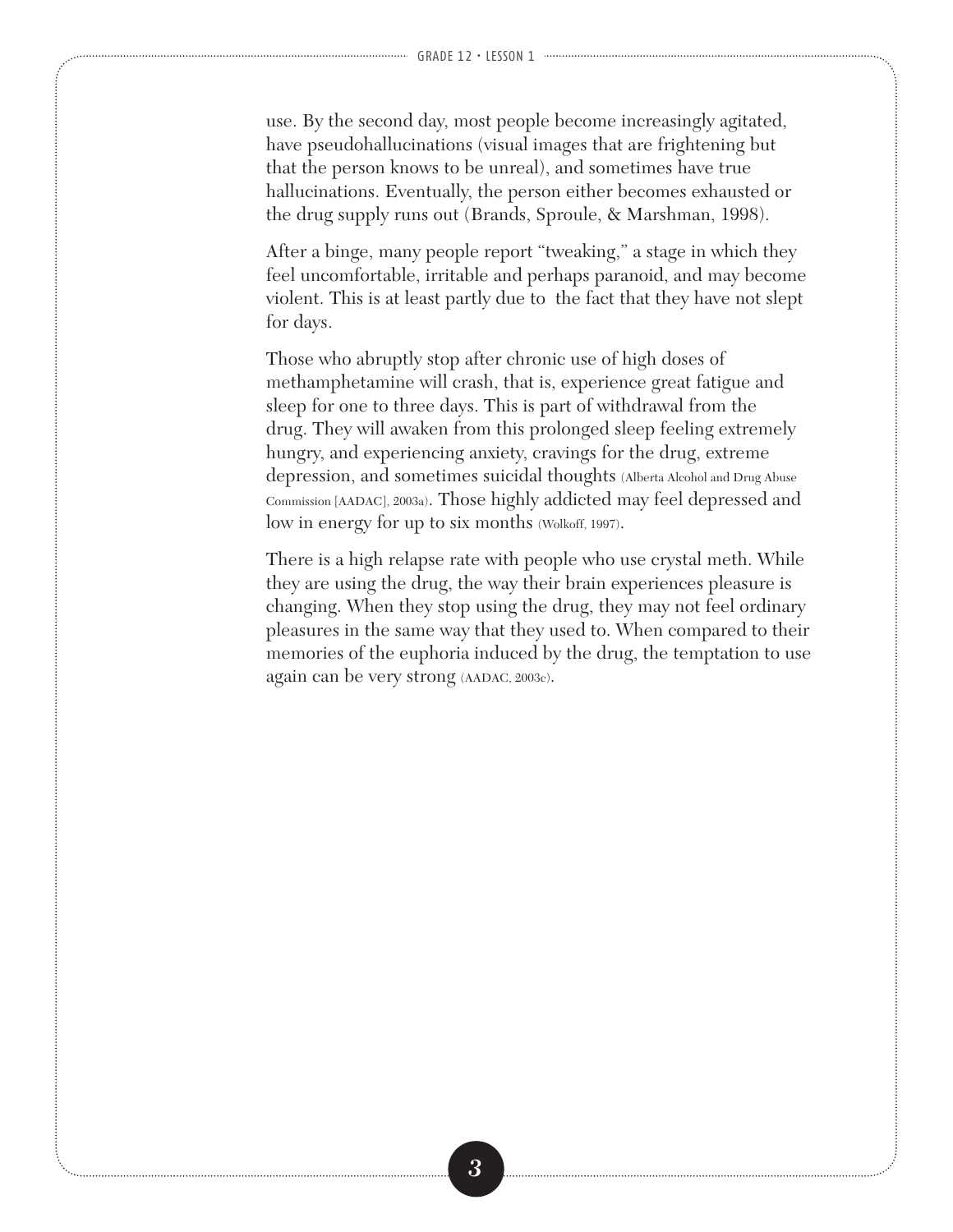## 7.1 Introduction (10 minutes)

Ask students to share "facts" they already know about crystal meth. If they can recall, ask them to discuss where they acquired this knowledge. Allow them to talk about some of the public perceptions of crystal meth without commenting on the accuracy of their statements at first. It may be that the students are unable to identify where they first heard these statements. This can be an opportunity for them to challenge their assumptions about reliable sources of information and decision-making that might be based on misinformation. Some common myths are discussed below:

Crystal meth is a new drug—MYTH. It is the smokable form of methamphetamine, a drug first produced in 1893 (Anglin, Burke, Perrochet, Stamper & Dawud-Noursi, 2000). Crystal meth has been in North America since the mid 1980s (Wolkoff, 1997).

Anyone who uses crystal meth more than once will become addicted—MYTH. We can say that crystal meth is highly addictive, but how addictive has not been established. Each of us has a different potential for addiction to a given substance, depending on our genetic makeup and life circumstances. (There are people who say they felt addicted the very first time they tried alcohol, smoking, gambling or any number of addictive drugs or activities: they are a tiny minority, and this is just as likely to be true of crystal meth as it is of other substances.) It may be tempting to try to scare kids away from trying illegal substances, but when we do this, we destroy our credibility with them; particularly, those who have tried the drug and those who have friends who use it (Ah Shene, 2003a).

Youth commonly use crystal meth—MYTH. Alcohol and cannabis continue to be the two most widely used drugs in Alberta, and that is true for youth as well as adults. The Canadian Student Tobacco, Alcohol and Drugs Survey (2016-17) found that only 1.2% of Alberta youth in grades 7 to 12 had used methamphetamine in the past year (https://www.canada.ca/en/health-canada/services/canadian-student-tobaccoalcohol-drugs-survey/2016-2017-supplementary-tables.html#t16). It is helpful for youth to know that most kids their age are not using illegal drugs and very few use synthetic drugs like crystal meth. When kids believe "everyone" is using a drug, they may start to think it must be safe and that using drugs is common.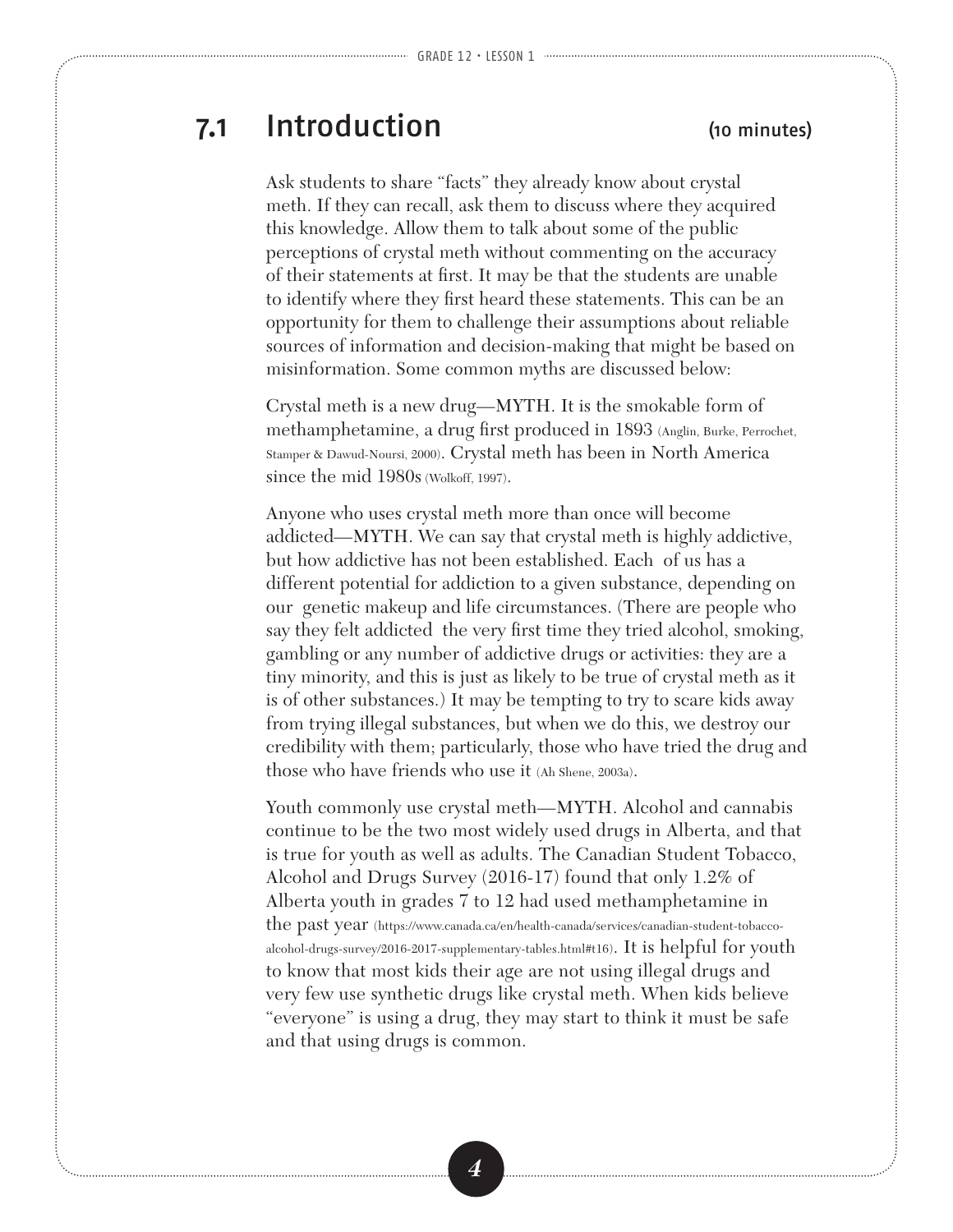## 7.2 Activity: Crystal meth: Gossip or gospel (40 minutes)

This activity examines some of the information/misinformation existing in a young person's social environment and how this can influence the decision-making process. In this activity, it is necessary for students to discuss their perspectives about crystal meth information with one another. Some of the information is correct, and some incorrect.

Truth or Tale Tags (found on page 7) can be copied and then cut into strips. Each strip should contain only one statement. Hand out one or two statements to each student (depending on the size of your class). There are 26 statements altogether.

Once the students have a statement, ask them to decide whether their statement is true or false. Give them only a few moments to decide. For some students, this lesson may be their first introduction to crystal meth.

Perhaps they have no background knowledge about these statements; in this case, ask them to guess. Others might have a very personal experience with crystal meth or other substances. Explain that this forum is a chance to learn about the realities of crystal meth. Ask students to be aware of the range of experience in the room. Not all people think about crystal meth in the same way; assure students that the classroom is a safe place to discuss the topic. Reinforce that this activity is not necessarily about whether young people know everything they can about crystal meth, but instead how they can make sense of the information around them (learn to think critically).

Next, ask students to move into groups of four or five. Have them combine their statements to create a pile they believe to be true and a pile of false statements. Allow groups time for discussion (10 minutes). Tell students that this discussion time is also time to prepare some rationale about why they feel the true statements are true and the false statements false; you are asking them to formulate their defense. Also, ask students to think about whether their belief in the truth of each statement changed when they joined a working group.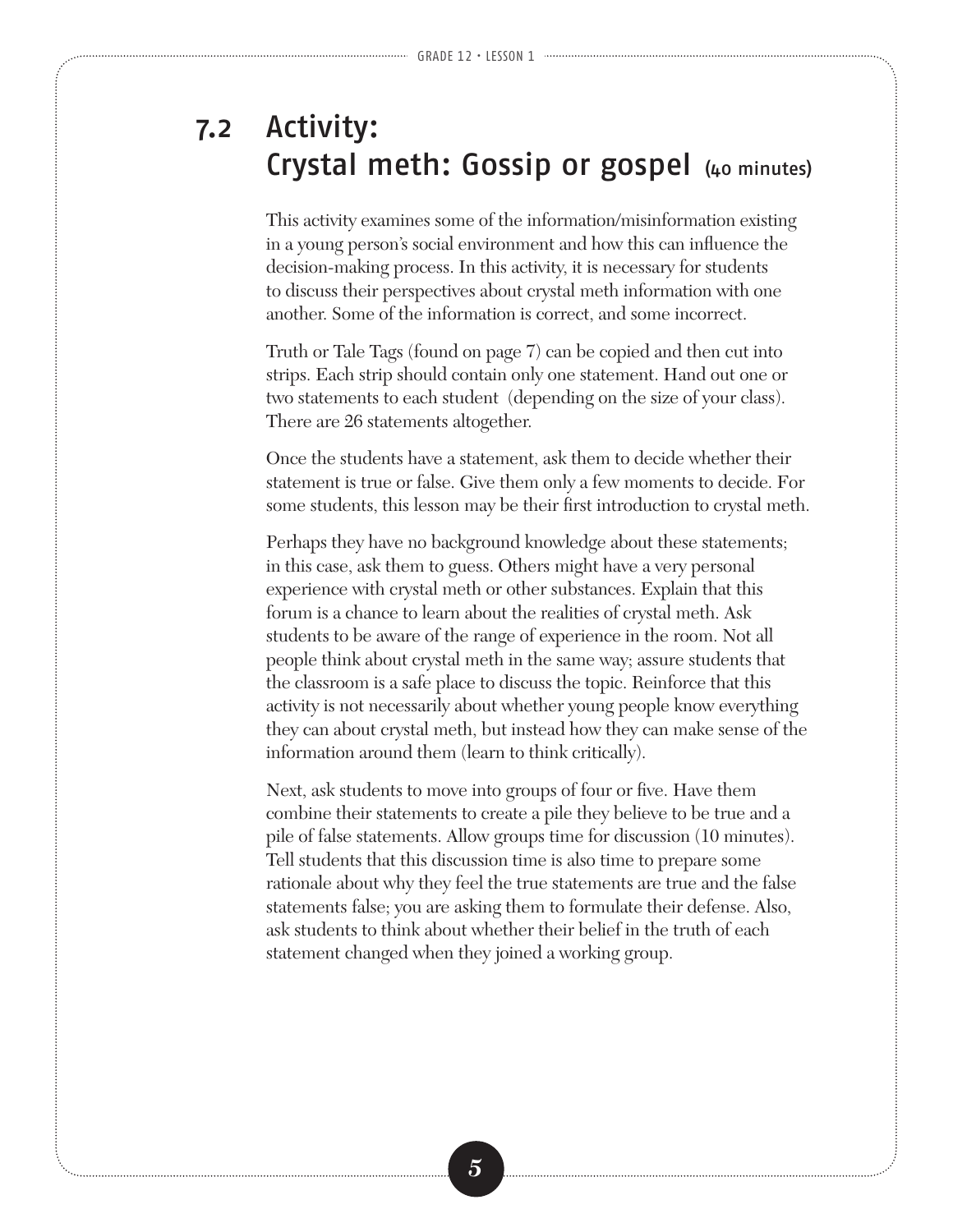Give each group the opportunity to present their truths and myths about crystal meth. Once the groups state their findings, open discussion to the larger class.

- Are there any confusing statements?
- Does anyone have information to confirm or refute the group's findings?
- How confident were you about the truth or fiction of each of the statements?

Truth or Tale Answer Tags can be copied and cut into strips. Again, each strip should contain only one statement. The answers are not numbered. An answer sheet with numbers is provided for your reference. Spread the statements on tabletops around the classroom. Ask students to move around the room independently and find the answers that go with their Truth or Tale Tags. Ask students to comment on surprising, confusing or confirming findings.

## 7.3 Closure: Key Messages (10 minutes)

Ask the students to debrief the activity with a rapid-fire response to the question, "Name one myth about crystal meth that has been dispelled." Challenge the students to include a piece of information clarified for them during the lesson. Encourage them to think of different examples from those already mentioned by other students.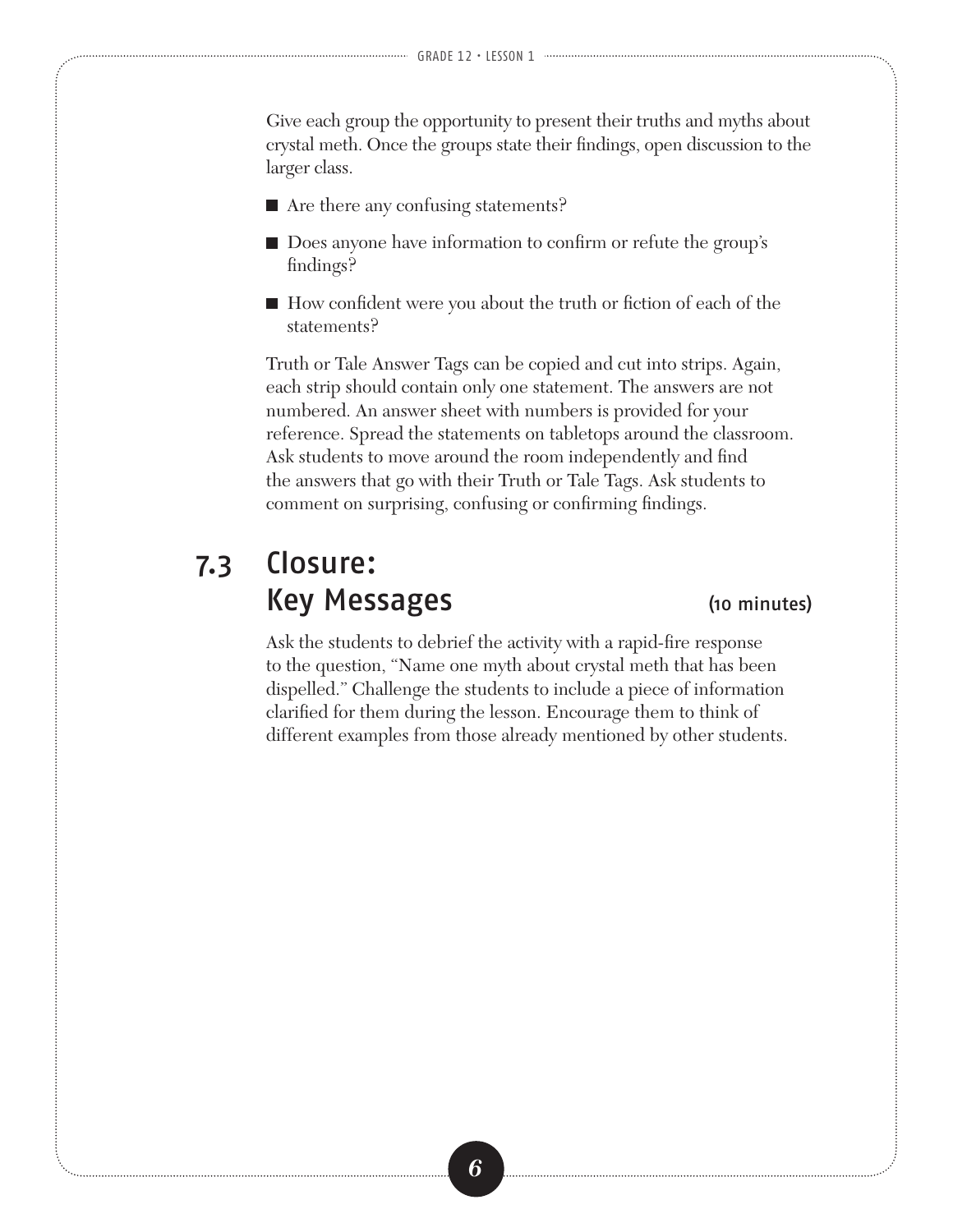### **HANDOUT 7.1**

# Truth or Tale Tags

- 1. Crystal meth is made from natural and highly controlled substances.
- 2. It is common for crystal meth to be prepared from ephedrine (a stimulant).
- 3. Crystal meth is classified as a depressant drug; that is, it slows down central nervous system functioning.
- 4. Crystal meth is a new drug.
- 5. Crystal meth is a synthetic drug, which means that it is a manufactured substance.
- 6. The effects of crystal meth are very similar to cocaine.
- 7. Crystal meth is the most commonly used drug in Alberta.
- 8. Crystal meth is the drug most associated with violent behaviour.
- 9. Crystal meth is so addictive that 70% of people will become addicted after using crystal meth once.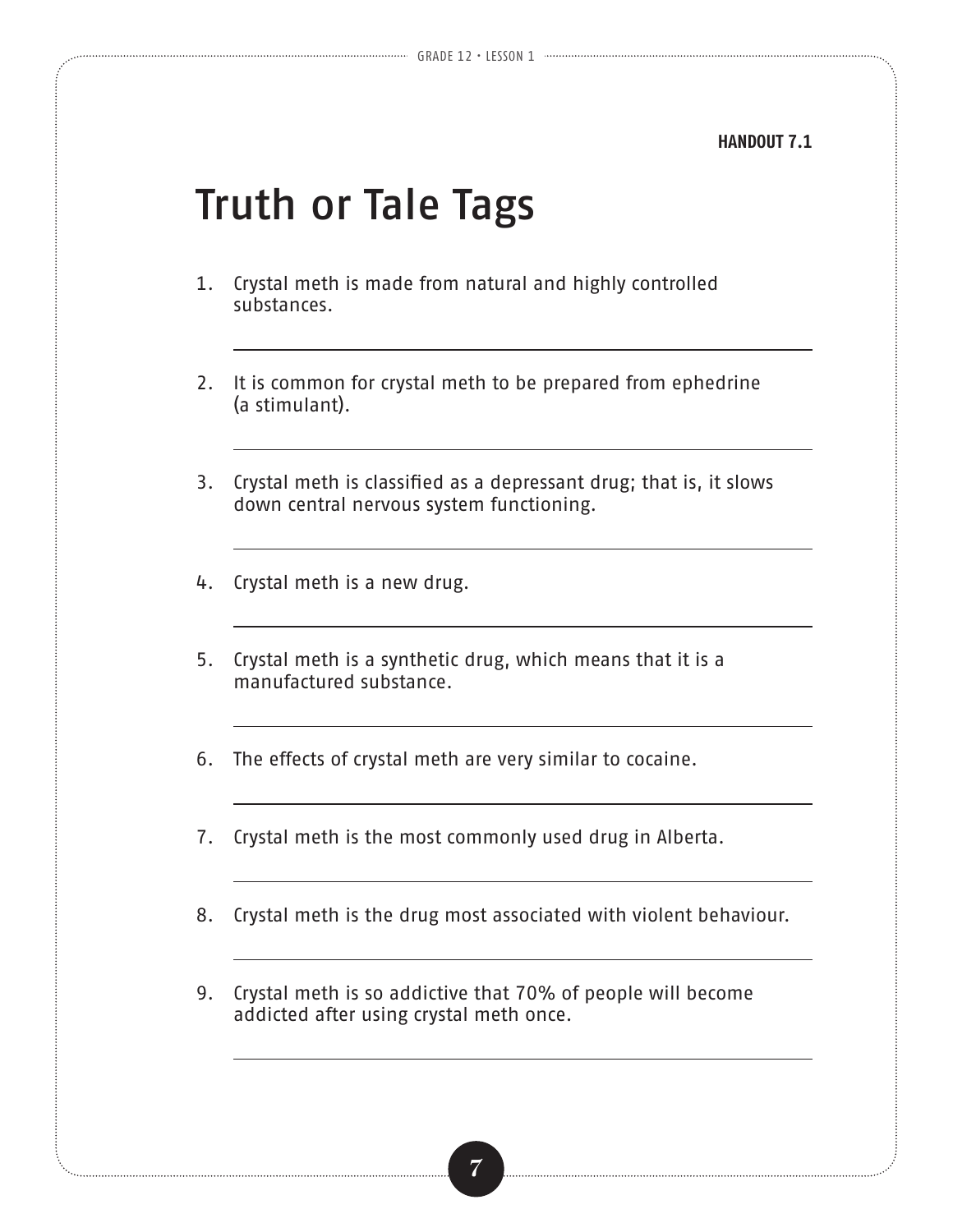- 10. Because crystal meth is made in laboratories from chemical ingredients, it is a completely safe drug.
- 11. Since all ingredients in crystal meth are available at drug and hardware stores, it is not possible to get a criminal record for the possession of crystal meth.
- 12. Crystal meth is the drug most commonly used by Alberta youth.
- 13. In general, when people are withdrawing from crystal meth, they will experience the opposite effects of the drug.
- 14. Withdrawal from crystal meth is the same for everyone, regardless of how long they have used and how much was used.
- 15. Like all stimulants, crystal meth increases blood pressure, heart rates and breathing rates.
- 16. Crystal meth use causes people to feel fatigued and sleepy.
- 17. Chronic use of crystal meth can cause sleep problems and can change people's moods and mental state.
- 18. Crystal meth is popular with some people in the club scene for the high-energy rush it creates.
- 19. Smoking crystal meth can cause lung damage.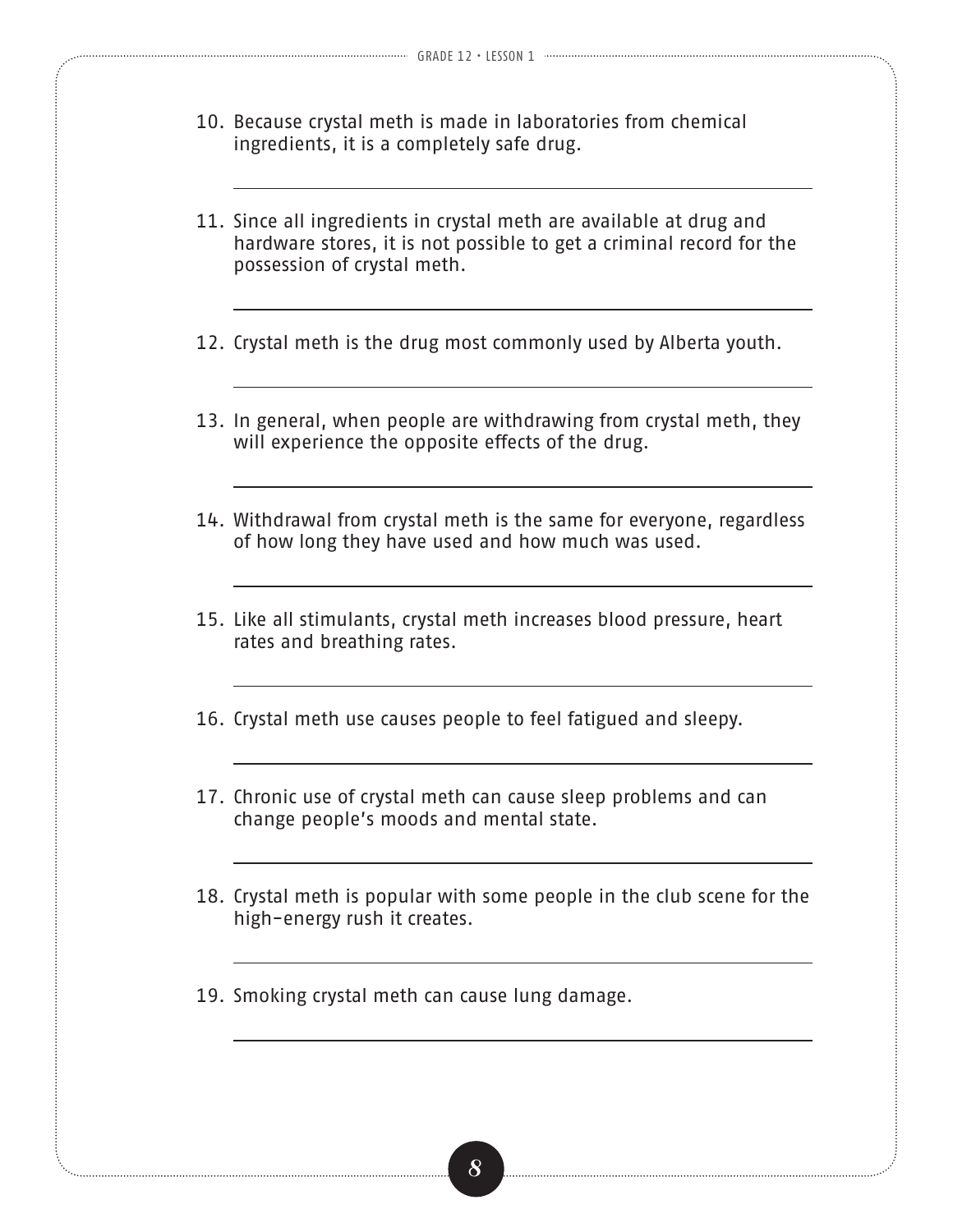- 20. When a woman is pregnant, it is OK to use crystal meth because the drug is unable to pass through the placenta and affect the fetus.
- 21. At higher doses, some users of crystal meth experience feelings of power and superiority.
- 22. Sores on the skin, or itchy skin that can lead to scratching, sores and infection, apply only to heroin use and do not occur with crystal meth use.
- 23. Methamphetamine gives a longer lasting high than other stimulants do.
- 24. Toxic chemicals are used to manufacture crystal meth.
- 25. If crystal methamphetamine is taken with other drugs, the risk of overdose increases dramatically; however, mixing crystal meth with alcohol is a safer choice.
- 26. Crystal meth use causes long-term changes in the brain that can impact a person's mood, causing anxiety, depression and even thoughts of suicide.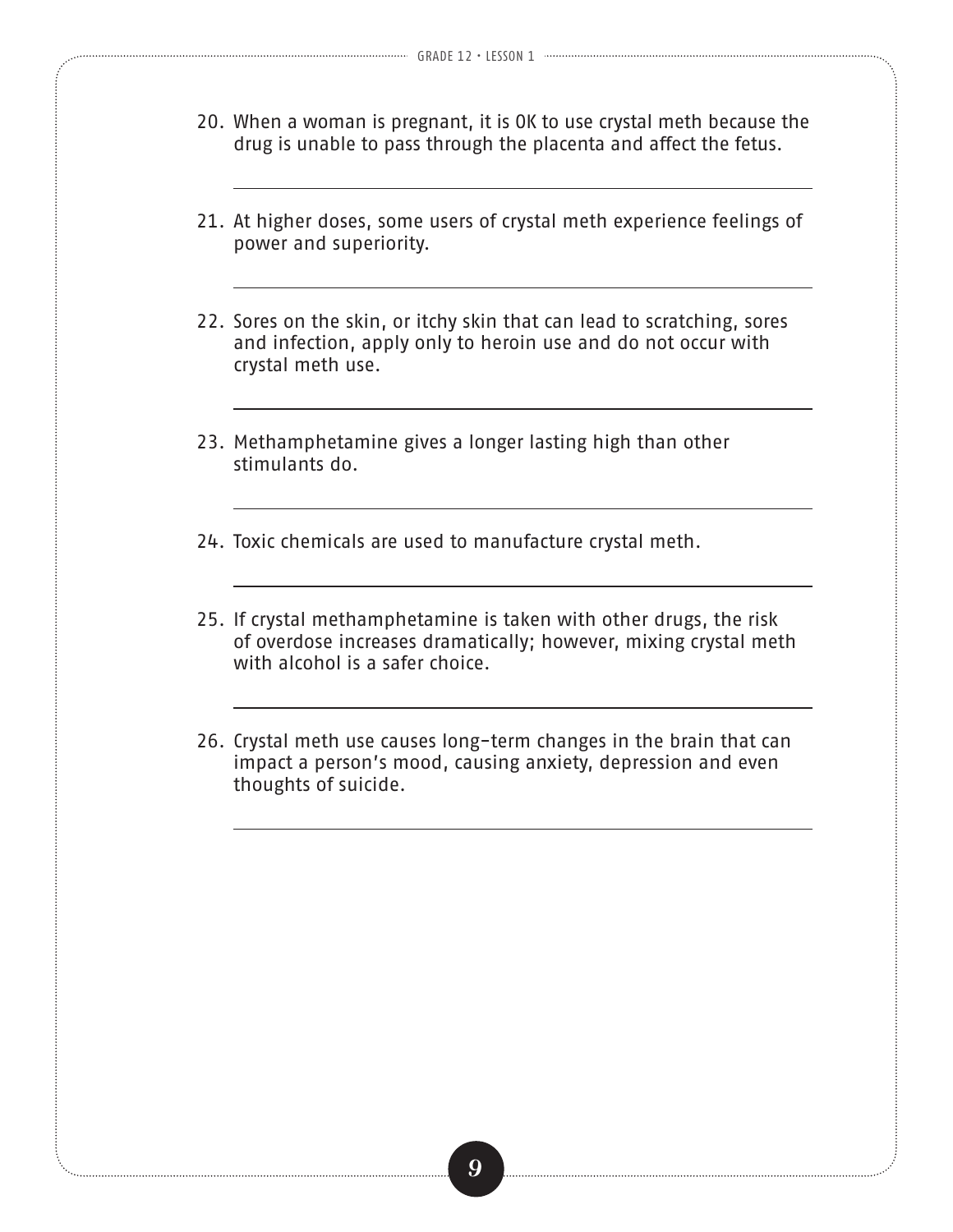**HANDOUT 7.2**

# Truth or Tale Answer Tags

- **False -** Crystal meth is made from simple chemicals; it is a synthesized substance.
- **True -** Crystal meth is most commonly prepared from ephedrine and pseudoephedrine and other available ingredients.
- **False -** Crystal meth is a stimulant drug; that is, it speeds up central nervous system functioning.
- **False -** Crystal meth is the smokable form of methamphetamine, a drug first synthesized in 1893.
- **True -** Crystal meth is a synthesized drug usually made in illegal labs. Those who "cook" the drug may not be skilled, and you cannot predict what is in it.
- **True -** Like all stimulants, crystal meth speeds up the body and mind. However, the crystal meth high lasts longer than the high from cocaine.
- **False -** Alcohol continues to be the most commonly used drug in Alberta.
- **False -** Violent and aggressive behaviour can be an effect of crystal meth use; however, alcohol is the drug most associated with violence.
- **False -** Crystal meth is a highly addictive substance, which produces extreme cravings. However, it is difficult for reliable research to give an exact number to describe the addictive potential of a drug.
- **False -** Even when made in a reputable laboratory, crystal meth is a dangerous and addictive drug. When it is made in illegal and unregulated "drug labs," it is even more dangerous, because it is impossible to know what the strength of the drug is and what harmful impurities there are.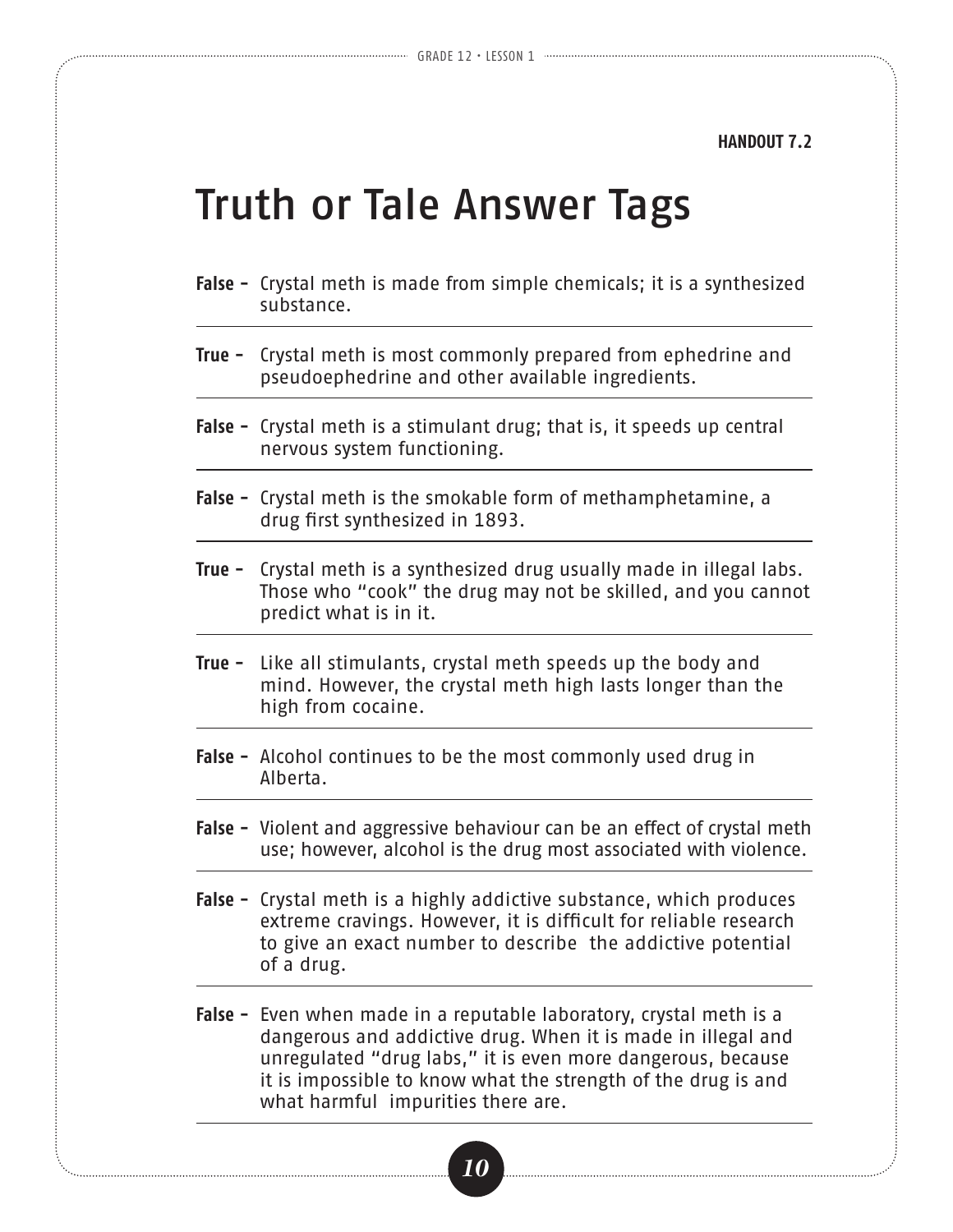- **False -** Crystal meth is illegal and possession can result in criminal charges.
- **False -** In 2017, only 1.2% of Alberta youth in grades 7 to 12 had used methamphetamine in the past year. The most widely used drugs by young people continue to be alcohol and cannabis.
- **True -** The desired effects of crystal meth include high energy, high self-esteem, lack of fatigue and wakefulness. In withdrawal, the person is likely to experience low energy, anxiety, paranoia, depression, extreme fatigue and loss of motivation.
- **False -** Though there are many common symptoms, withdrawal can vary, depending on the amount used and the frequency of use. Every person is different, with a different potential for addiction that is dependent on a number of factors.
- **True -** Crystal meth does have many of the same effects as other stimulants, but may also cause permanent damage to the brain.
- **False -** Fatigue and sleepiness are not effects of crystal meth itself, but side effects of coming off the drug. Because the user's body has been at an elevated state for a prolonged amount of time, and because the body cannot sustain that level, it needs to rest and slow down. Sleeping for one to three days ("the crash") after binging is common.
- **True -** People who use crystal meth regularly (low or high doses) have trouble sleeping. When they do sleep, their sleep is disturbed and they wake up often. Regular high-dose use can lead to paranoid behaviour, severe agitation and social isolation.
- **True -** Because of the desired effects of the drug, crystal meth is often used in the club scene.
- **True -** Anytime a drug is used in the smokable form, lung damage can result.
- **False -** Babies exposed to crystal meth in utero are more likely to be born prematurely, have low birth weight, and may experience withdrawal symptoms.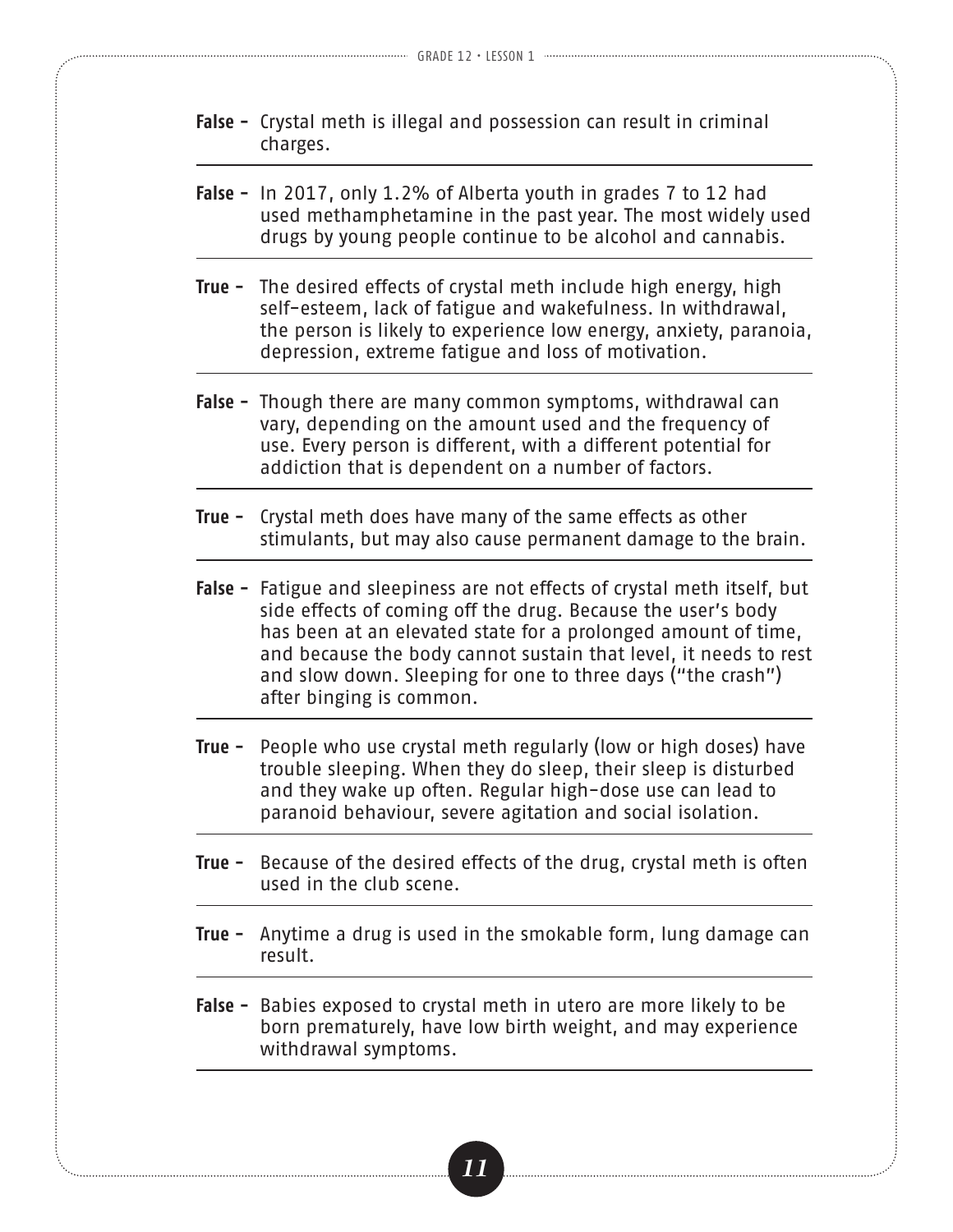- **True -** Feelings of power and superiority are desired effects of using crystal meth; hostility and aggression also occur.
- **False -** Itchy skin that can lead to scratching and further sores and infection is an observable effect of crystal meth use.
- **True -** The body breaks down methamphetamine more slowly than other stimulants, so the high lasts longer. This may also be the reason methamphetamine seems to cause more damage to the brain and body.
- **True -** To make crystal meth requires a number of toxic ingredients that cause cancer, burn skin on contact and damage vital organs. Some of the chemicals are flammable and can cause explosions and fires. When the manufacturers move on, they often leave behind a contaminated site; others who enter may suffer resulting health problems.
- **False -** Taking crystal meth with other drugs, including alcohol, greatly increases the risk of overdose and death.
- **True -** Crystal meth acts on the "pleasure centres" of the brain, increasing the activity of dopamine and serotonin. This can change a person's mood and mental state, including aggression, anxiety, depression, and suicidal thoughts.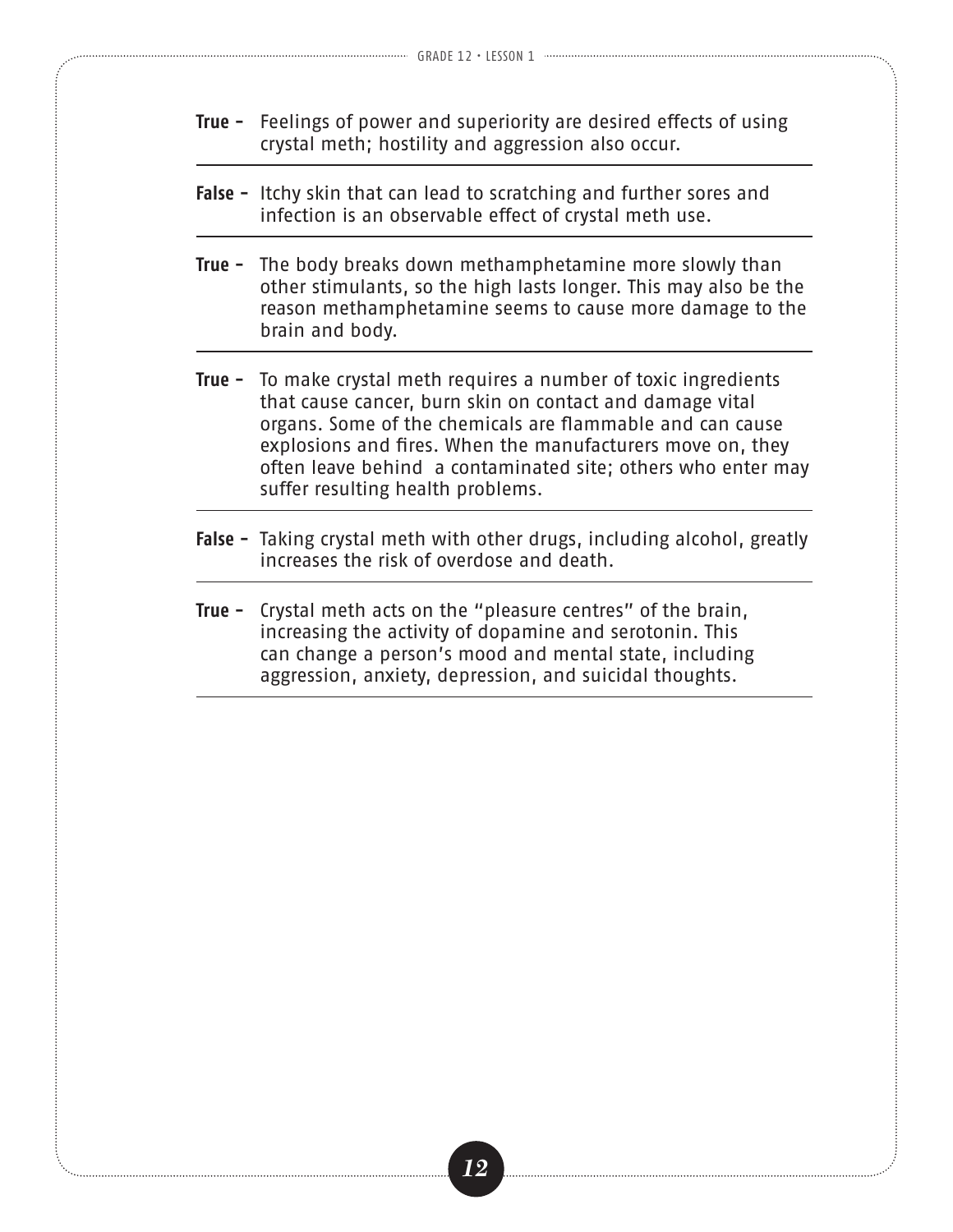**HANDOUT 7.3**

# Truth or Tale Teacher's Answer Sheet

- 1. **False -** Crystal meth is made from simple chemicals; it is a synthesized substance. (Ah Shene, 2003b).
- 2. **True -** Crystal meth is most commonly prepared from ephedrine and pseudoephedrine and other available ingredients. (Ah Shene, 2003b).
- 3. **False -** Crystal meth is a stimulant drug; that is, it speeds up central nervous system functioning. (AADAC, 2003b).
- 4. **False -** Crystal meth is the smokable form of methamphetamine, a drug first synthesized in 1893. (Ah Shene, 2003b)
- 5. **True -** Crystal meth is a synthesized drug usually made in illegal labs. Those who "cook" the drug may not be skilled, and you cannot predict what is in it. (AADAC, 2002a)
- 6. **True -** Like all stimulants, crystal meth speeds up the body and mind. However, the crystal meth high lasts longer than the high from cocaine. (Ah Shene, 2003b)
- 7. **False -** Alcohol continues to be the most commonly used drug in Alberta. (Ah Shene, 2003a)
- 8. **False -** Violent and aggressive behaviour can be an effect of crystal meth use; however, alcohol is the drug most associated with violence. (Ah Shene, 2003a).
- 9. **False -** Crystal meth is a highly addictive substance, which produces extreme cravings. However, it is difficult for reliable research to give an exact number to describe the addictive potential of a drug. (Ah Shene, 2003a).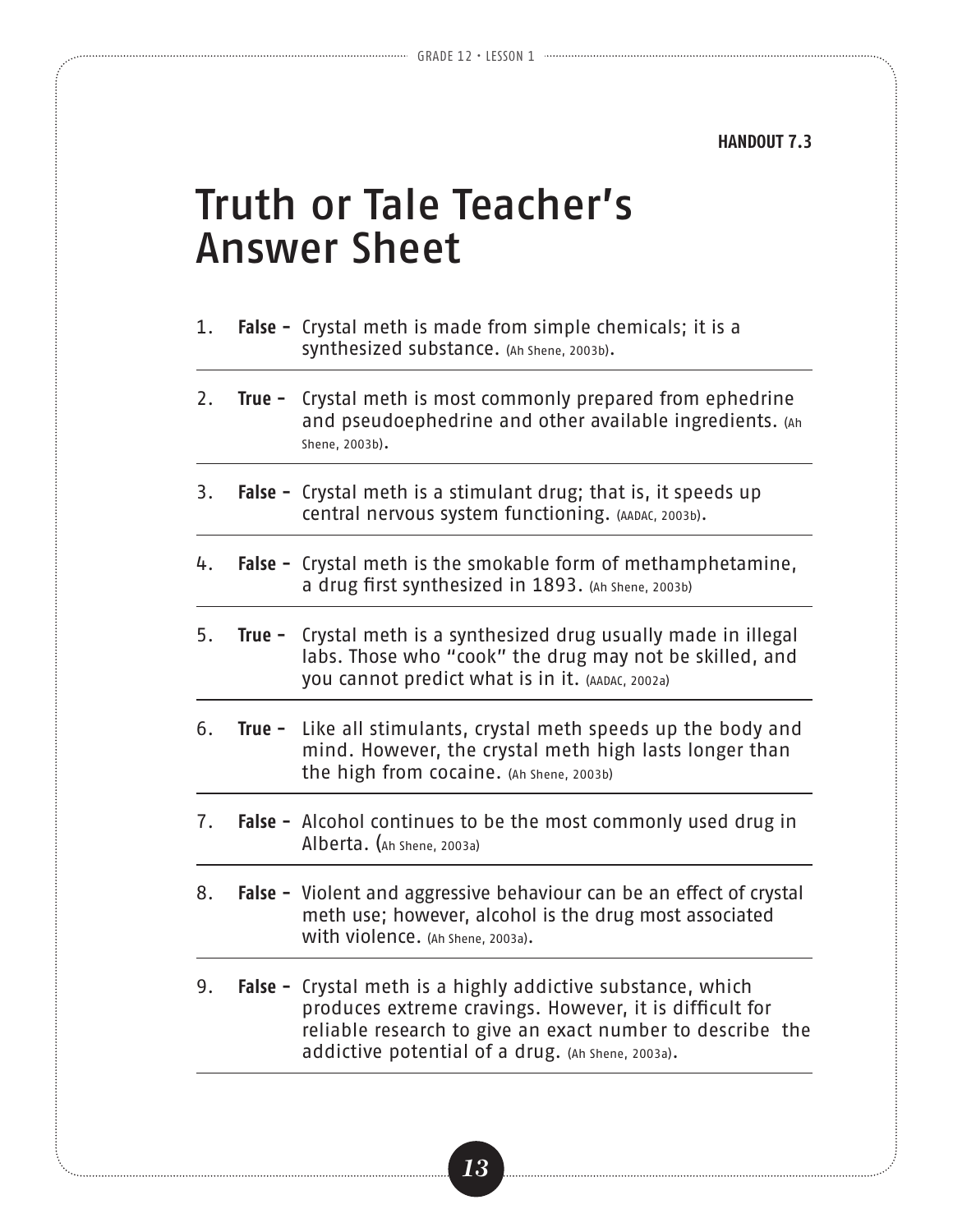- 10. **False -** Even when made in a reputable laboratory, crystal meth is a dangerous and addictive drug. When it is made in illegal and unregulated "drug labs," it is even more dangerous, because it is impossible to know what the strength of the drug is and what harmful impurities there are. (AADAC, 2002a).
- 11. **False -** Crystal meth is illegal and possession can result in criminal charges. (AADAC, 2003b).
- 12. **False -** In 2016-17, only 1.2% of Alberta youth in grades 7 to 12 had used methamphetamine in the past year (Health Canada, 2018a). The most widely used drugs by young people continue to be alcohol and cannabis.
- 13. **True -** The desired effects of crystal meth include high energy, high self-esteem, lack of fatigue. and wakefulness. In withdrawal, the person is likely to experience low energy, anxiety, paranoia, depression, extreme fatigue and loss of motivation. (AADAC, 2003e)
- 14. **False -** Though there are many common symptoms, withdrawal can vary, depending on the amount used and the frequency of use. Every person is different, with a different potential for addiction that is dependent on a number of factors. (Anglin et al., 2000)
- 15. **True -** Crystal meth does have many of the same effects as other stimulants, but may also cause permanent damage to the brain. (AADAC, 2003b)
- 16. **False -** Fatigue and sleepiness are not effects of crystal meth itself, but side effects of coming off the drug. Because the user's body has been at an elevated state for a prolonged amount of time, and because the body cannot sustain that level, it needs to rest and slow down. Sleeping for one to three days ("the crash") after binging is common. (Brands et al.,1998)
- 17. **True -** People who use crystal meth regularly (low or high doses) have trouble sleeping. When they do sleep, their sleep is disturbed and they wake up often. Regular high-dose use can lead to paranoid behaviour, severe agitation and social isolation. (Brands et al., 1998)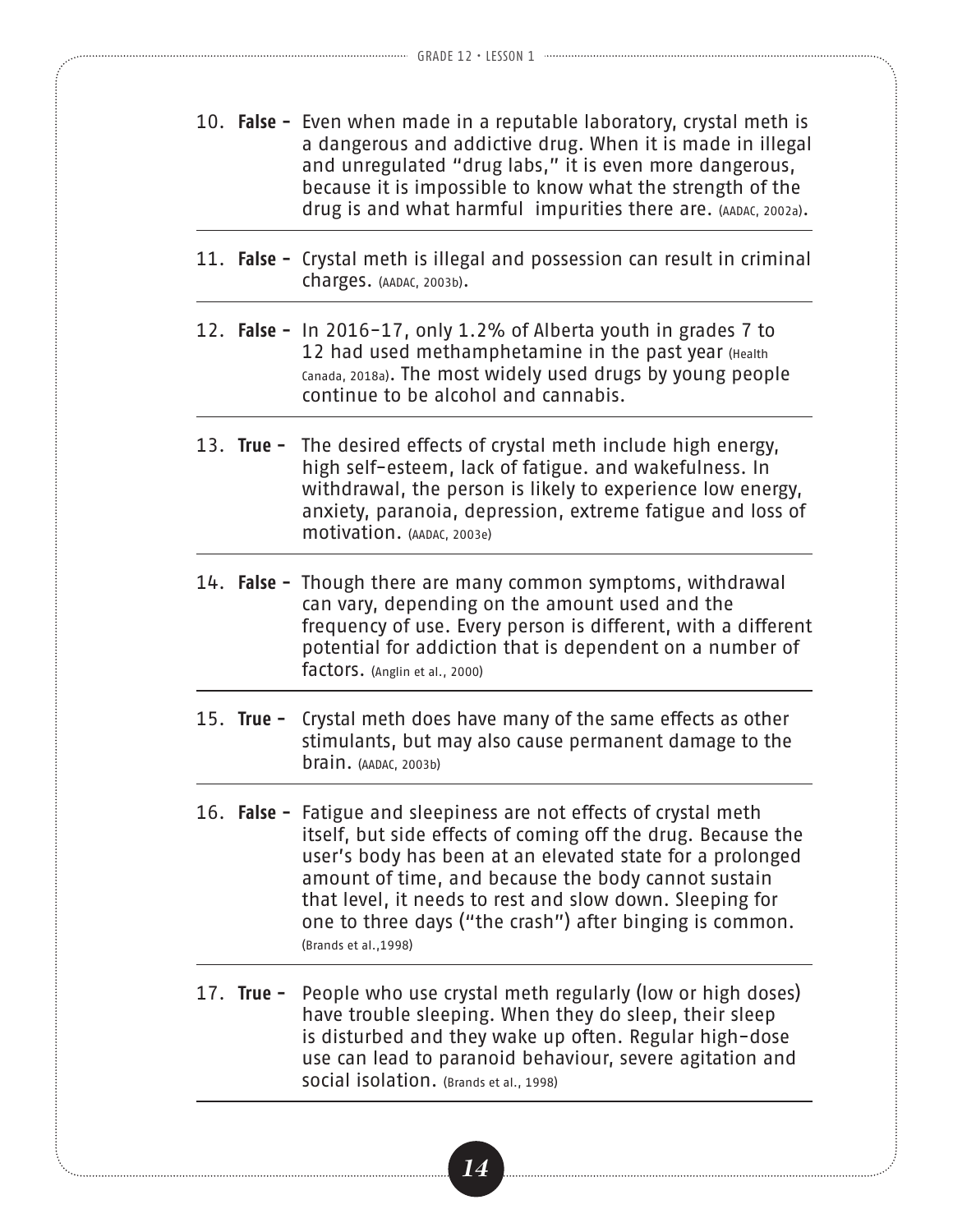- 18. **True -** Because of the desired effects of the drug, crystal meth is often used in the club scene. (AADAC, 2002a)
- 19. **True -** Anytime a drug is used in the smokable form, lung damage can result. (AADAC, 2002a)
- 20. **False -** Babies exposed to crystal meth in utero are more likely to be born prematurely, have low birth weight, and may experience withdrawal symptoms. (AADAC, 2003a)
- 21. **True -** Feelings of power and superiority are desired effects of using crystal meth; hostility and aggression also occur. (AADAC, 2003a)
- 22. **False -** Itchy skin that can lead to scratching and further sores and infection is an observable effect of crystal meth use. (AADAC, 2003d)
- 23. **True -** The body breaks down methamphetamine more slowly than other stimulants, so the high lasts longer. This may also be the reason methamphetamine seems to cause more damage to the brain and body. (AADAC, 2003c)
- 24. **True -** To make crystal meth requires a number of toxic ingredients that cause cancer, burn skin on contact and damage vital organs. Some of the chemicals are flammable and can cause explosions and fires. When the manufacturers move on, they often leave behind a contaminated site; others who enter may suffer resulting health problems. (United States Department of Justice, 2003)
- 25. **False -** Taking crystal meth with other drugs, including alcohol, greatly increases the risk of overdose and death. (AADAC, 2002a)
- 26. **True -** Crystal meth acts on the "pleasure centres" of the brain, increasing the activity of dopamine and serotonin. This can change a person's mood and mental state, including aggression, anxiety, depression, and suicidal thoughts. (Wolkoff, 1997)